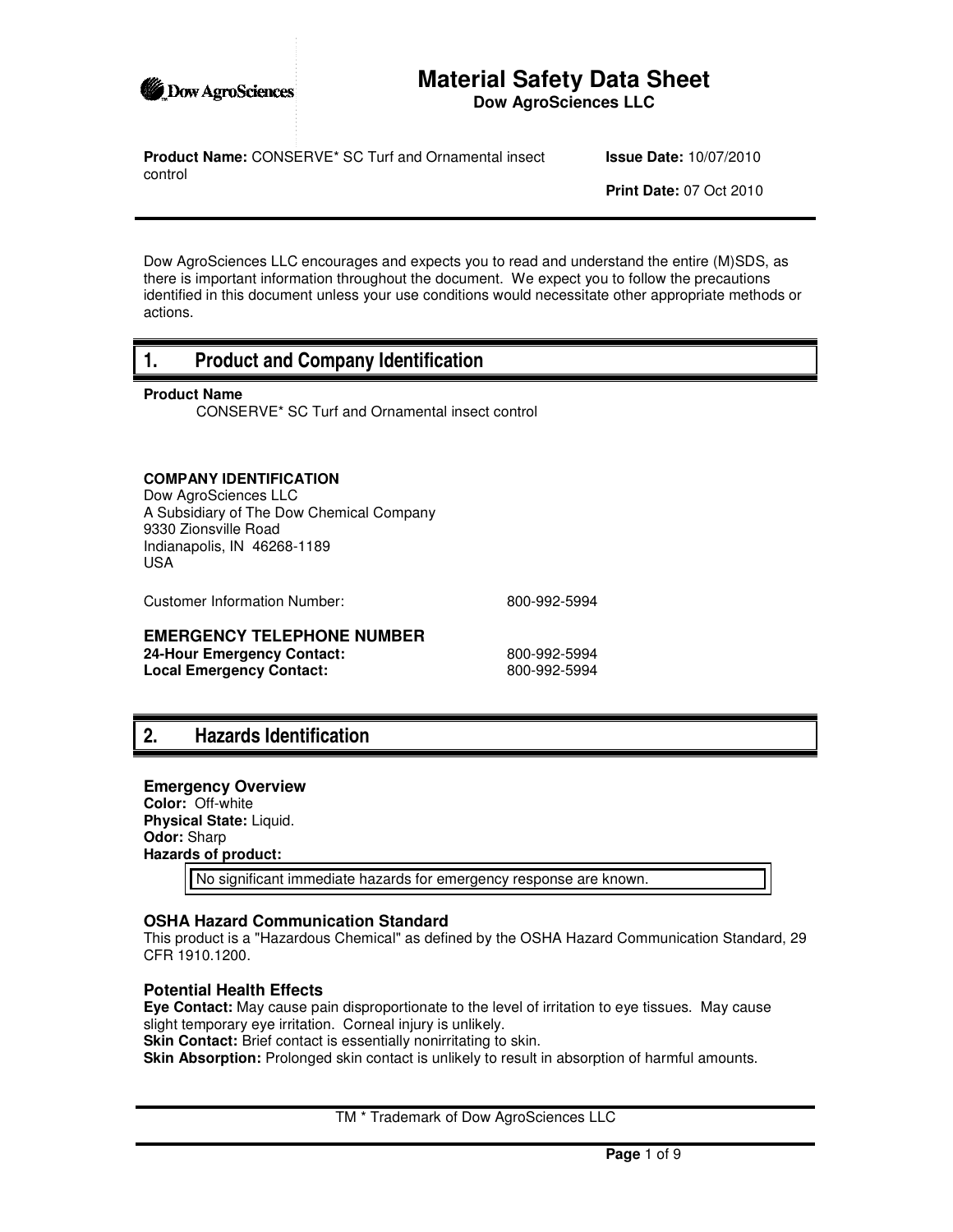**Inhalation:** No adverse effects are anticipated from single exposure to mist. **Ingestion:** Very low toxicity if swallowed. Harmful effects not anticipated from swallowing small amounts.

**Aspiration hazard:** Based on physical properties, not likely to be an aspiration hazard. **Effects of Repeated Exposure:** For the active ingredient(s): In animals, Spinosad has been shown to cause vacuolization of cells in various tissues. Dose levels producing these effects were many times higher than any dose levels expected from exposure due to use.

**Reproductive Effects:** For the active ingredient(s): In laboratory animal studies, effects on reproduction have been seen only at doses that produced significant toxicity to the parent animals.

# **3. Composition Information**

| CAS#<br>Component                            | Amount                  |  |
|----------------------------------------------|-------------------------|--|
| Spinosad                                     | 168316-95-8<br>11.6 $%$ |  |
| Propylene glycol<br>$57 - 55 - 6$<br>Balance | 4.5 $%$<br>83.9%        |  |

Spinosad is comprised of Spinosyn A (CAS # 131929-60-7) and Spinosyn D (CAS # 131929-63-0)

# **4. First-aid measures**

**Eye Contact:** Hold eyes open and rinse slowly and gently with water for 15-20 minutes. Remove contact lenses, if present, after the first 5 minutes, then continue rinsing eyes. Call a poison control center or doctor for treatment advice.

**Skin Contact:** Take off contaminated clothing. Rinse skin immediately with plenty of water for 15-20 minutes. Call a poison control center or doctor for treatment advice.

**Inhalation:** Move person to fresh air. If person is not breathing, call an emergency responder or ambulance, then give artificial respiration; if by mouth to mouth use rescuer protection (pocket mask etc). Call a poison control center or doctor for treatment advice.

**Ingestion:** No emergency medical treatment necessary.

**Notes to Physician:** No specific antidote. Treatment of exposure should be directed at the control of symptoms and the clinical condition of the patient. Have the Safety Data Sheet, and if available, the product container or label with you when calling a poison control center or doctor, or going for treatment.

**Emergency Personnel Protection:** First Aid responders should pay attention to self-protection and use the recommended protective clothing (chemical resistant gloves, splash protection). If potential for exposure exists refer to Section 8 for specific personal protective equipment.

# **5. Fire Fighting Measures**

**Extinguishing Media:** To extinguish combustible residues of this product use water fog, carbon dioxide, dry chemical or foam.

**Fire Fighting Procedures:** Keep people away. Isolate fire and deny unnecessary entry. To extinguish combustible residues of this product use water fog, carbon dioxide, dry chemical or foam. Contain fire water run-off if possible. Fire water run-off, if not contained, may cause environmental damage. Review the "Accidental Release Measures" and the "Ecological Information" sections of this (M)SDS.

**Special Protective Equipment for Firefighters:** Wear positive-pressure self-contained breathing apparatus (SCBA) and protective fire fighting clothing (includes fire fighting helmet, coat, trousers, boots, and gloves). If protective equipment is not available or not used, fight fire from a protected location or safe distance.

**Unusual Fire and Explosion Hazards:** This material will not burn until the water has evaporated. Residue can burn. If exposed to fire from another source and water is evaporated, exposure to high temperatures may cause toxic fumes.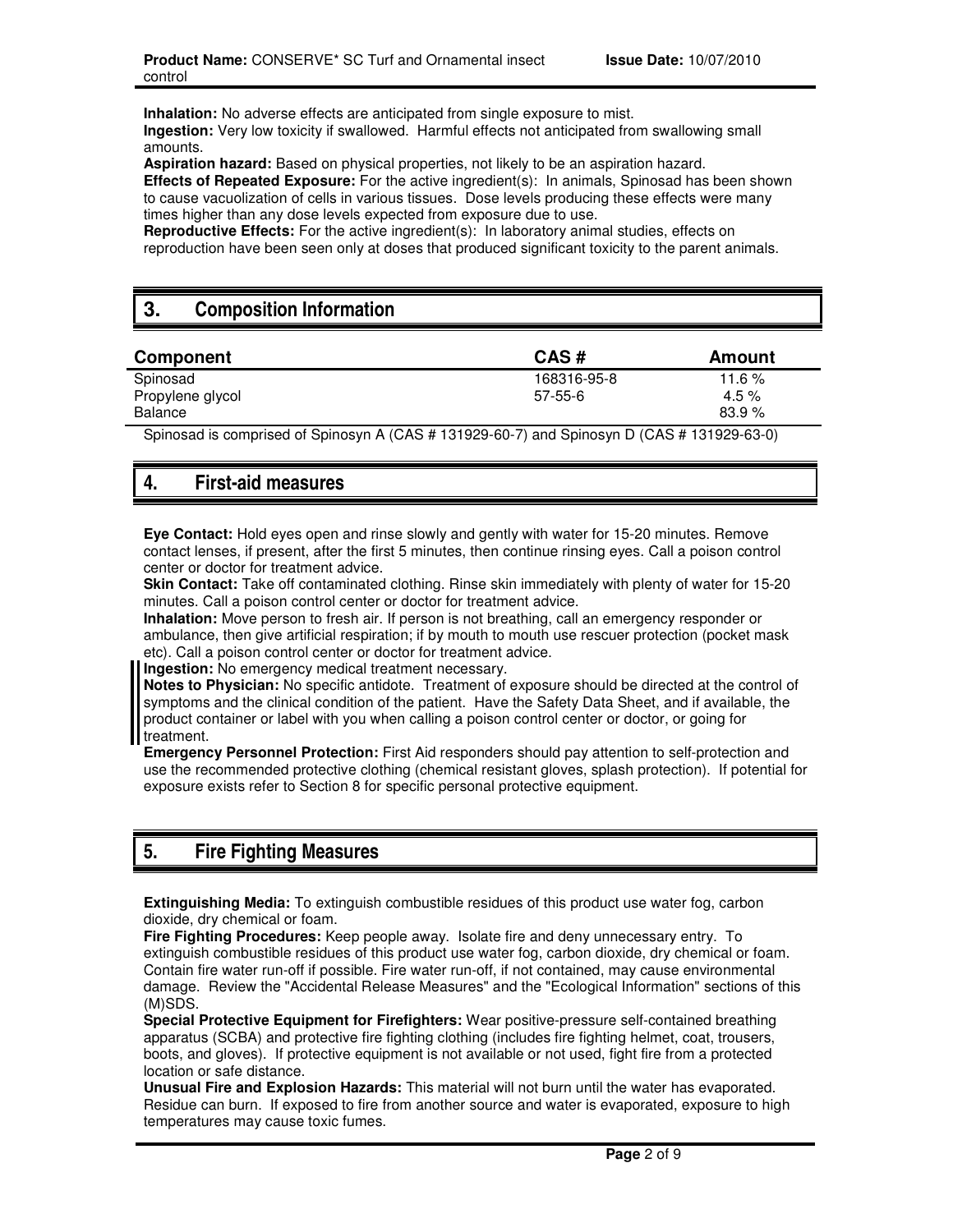**Hazardous Combustion Products:** Under fire conditions some components of this product may decompose. The smoke may contain unidentified toxic and/or irritating compounds. Combustion products may include and are not limited to: Nitrogen oxides. Carbon monoxide. Carbon dioxide.

## **6. Accidental Release Measures**

**Steps to be Taken if Material is Released or Spilled:** Contain spilled material if possible. Small spills: Absorb with materials such as: Clay. Dirt. Sand. Sweep up. Collect in suitable and properly labeled containers. Large spills: Contact Dow AgroSciences for clean-up assistance.

**Personal Precautions:** Use appropriate safety equipment. For additional information, refer to Section 8, Exposure Controls and Personal Protection.

**Environmental Precautions:** Prevent from entering into soil, ditches, sewers, waterways and/or groundwater. See Section 12, Ecological Information.

# **7. Handling and Storage**

### **Handling**

**General Handling:** Keep out of reach of children. Do not swallow. Avoid breathing vapor or mist. Avoid contact with eyes, skin, and clothing. Use with adequate ventilation. Wash thoroughly after handling.

### **Storage**

Store in a dry place. Store in original container. Keep container tightly closed when not in use. Do not store near food, foodstuffs, drugs or potable water supplies.

## **8. Exposure Controls / Personal Protection**

| <b>Exposure Limits</b> |         |                 |                |  |
|------------------------|---------|-----------------|----------------|--|
| Component              | List    | Type            | Value          |  |
| Propylene glycol       | WEEL    | TWA<br>Aerosol. | 10 mg/m $3$    |  |
| Spinosad               | Dow IHG | TWA             | $0.3$ mg/m $3$ |  |

RECOMMENDATIONS IN THIS SECTION ARE FOR MANUFACTURING, COMMERCIAL BLENDING AND PACKAGING WORKERS. APPLICATORS AND HANDLERS SHOULD SEE THE PRODUCT LABEL FOR PROPER PERSONAL PROTECTIVE EQUIPMENT AND CLOTHING.

### **Personal Protection**

**Eye/Face Protection:** Use safety glasses (with side shields).

**Skin Protection:** Wear clean, body-covering clothing.

**Hand protection:** Use gloves chemically resistant to this material when prolonged or frequently repeated contact could occur. Examples of preferred glove barrier materials include: Butyl rubber. Natural rubber ("latex"). Neoprene. Nitrile/butadiene rubber ("nitrile" or "NBR"). Polyethylene. Ethyl vinyl alcohol laminate ("EVAL"). Polyvinyl chloride ("PVC" or "vinyl"). NOTICE: The selection of a specific glove for a particular application and duration of use in a workplace should also take into account all relevant workplace factors such as, but not limited to: Other chemicals which may be handled, physical requirements (cut/puncture protection, dexterity, thermal protection), potential body reactions to glove materials, as well as the instructions/specifications provided by the glove supplier.

**Respiratory Protection:** Respiratory protection should be worn when there is a potential to exceed the exposure limit requirements or guidelines. If there are no applicable exposure limit requirements or guidelines, wear respiratory protection when adverse effects, such as respiratory irritation or discomfort have been experienced, or where indicated by your risk assessment process. For most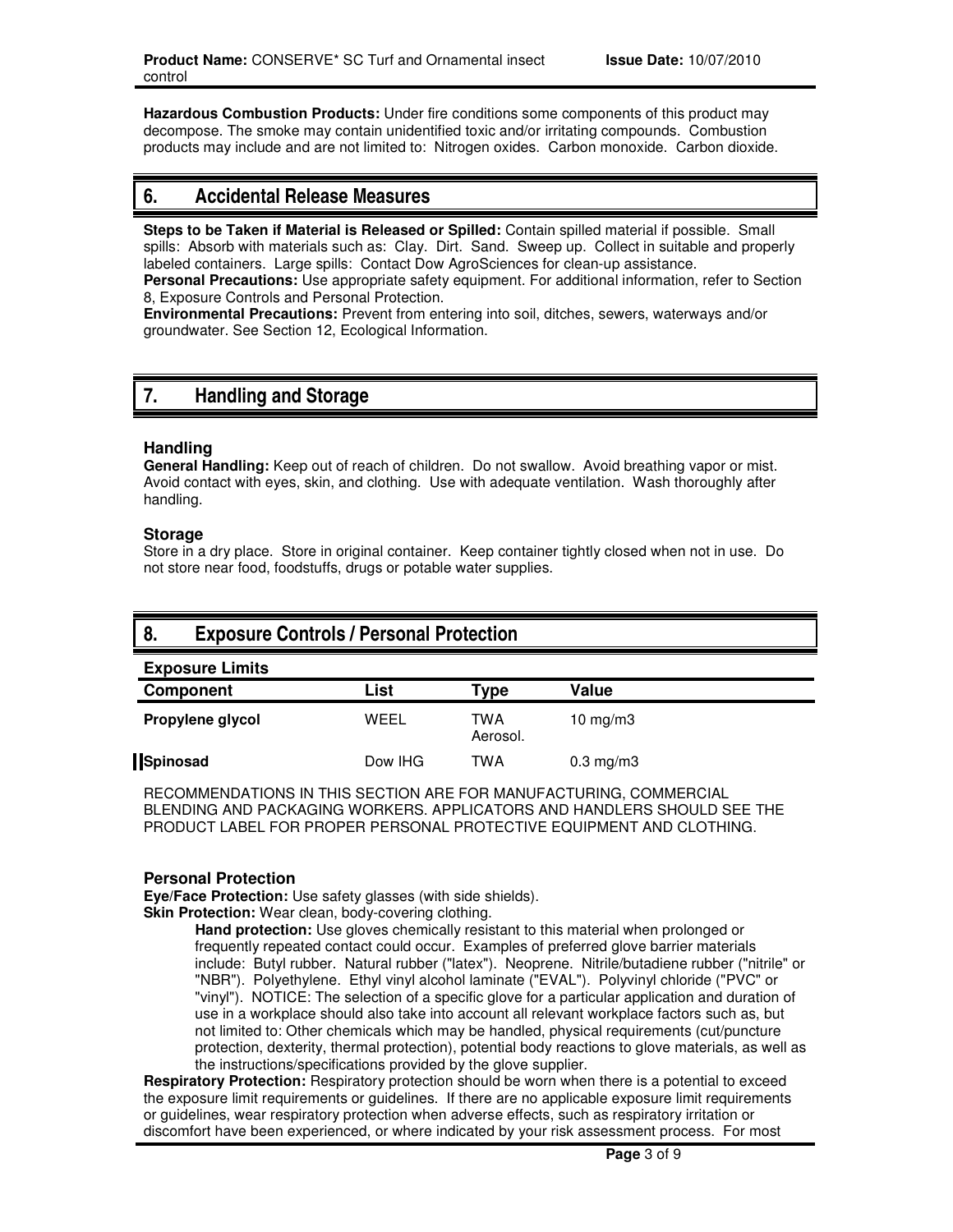conditions no respiratory protection should be needed; however, if discomfort is experienced, use an approved air-purifying respirator. The following should be effective types of air-purifying respirators: Organic vapor cartridge with a particulate pre-filter.

**Ingestion:** Use good personal hygiene. Do not consume or store food in the work area. Wash hands before smoking or eating.

### **Engineering Controls**

**Ventilation:** Use local exhaust ventilation, or other engineering controls to maintain airborne levels below exposure limit requirements or guidelines. If there are no applicable exposure limit requirements or guidelines, general ventilation should be sufficient for most operations. Local exhaust ventilation may be necessary for some operations.

# **9. Physical and Chemical Properties**

| <b>Physical State</b>           | Liguid.                                                           |
|---------------------------------|-------------------------------------------------------------------|
| Color                           | Off-white                                                         |
| Odor                            | Sharp                                                             |
| <b>Odor Threshold</b>           | No test data available                                            |
| <b>Flash Point - Closed Cup</b> | Not applicable                                                    |
| Flammability (solid, gas)       | Not applicable to liquids                                         |
| <b>Flammable Limits In Air</b>  | Lower: No test data available                                     |
|                                 | <b>Upper:</b> No test data available                              |
| <b>Autoignition Temperature</b> | > 400 °C (> 752 °F) <i>EC Method A15</i>                          |
| <b>Vapor Pressure</b>           | Not applicable                                                    |
| Boiling Point (760 mmHg)        | 100 °C (212 °F) (water).                                          |
| Vapor Density (air $= 1$ )      | No test data available                                            |
| Specific Gravity ( $H2O = 1$ )  | 1.034 Digital Density Meter (Oscillating Coil)                    |
| <b>Liquid Density</b>           | 1.04 g/cm3 $@$ 20 °C Digital density meter                        |
| <b>Freezing Point</b>           | No test data available                                            |
| <b>Melting Point</b>            | Not applicable                                                    |
| Solubility in water (by         | Dispersible                                                       |
| weight)                         |                                                                   |
| рH                              | 8.2 (@ 100 %) CIPAC MT 75.1 (neat)                                |
| <b>Molecular Weight</b>         | No test data available                                            |
| <b>Decomposition</b>            | No test data available                                            |
| <b>Temperature</b>              |                                                                   |
| Partition coefficient, n-       | No data available for this product. See Section 12 for individual |
| octanol/water (log Pow)         | component data.                                                   |
| <b>Evaporation Rate (Butyl</b>  | No test data available                                            |
| Acetate = $1$ )                 |                                                                   |
| <b>Dynamic Viscosity</b>        | 85.7 cPs @ 24.3 ℃                                                 |
| <b>Kinematic Viscosity</b>      | No test data available                                            |
| <b>Explosive</b>                | No EEC A14                                                        |
| Oxidizer                        | No                                                                |
|                                 |                                                                   |

# **10. Stability and Reactivity**

### **Stability/Instability**

Thermally stable at recommended temperatures and pressures. **Conditions to Avoid:** Active ingredient decomposes at elevated temperatures.

**Incompatible Materials:** None known.

### **Hazardous Polymerization**

Will not occur.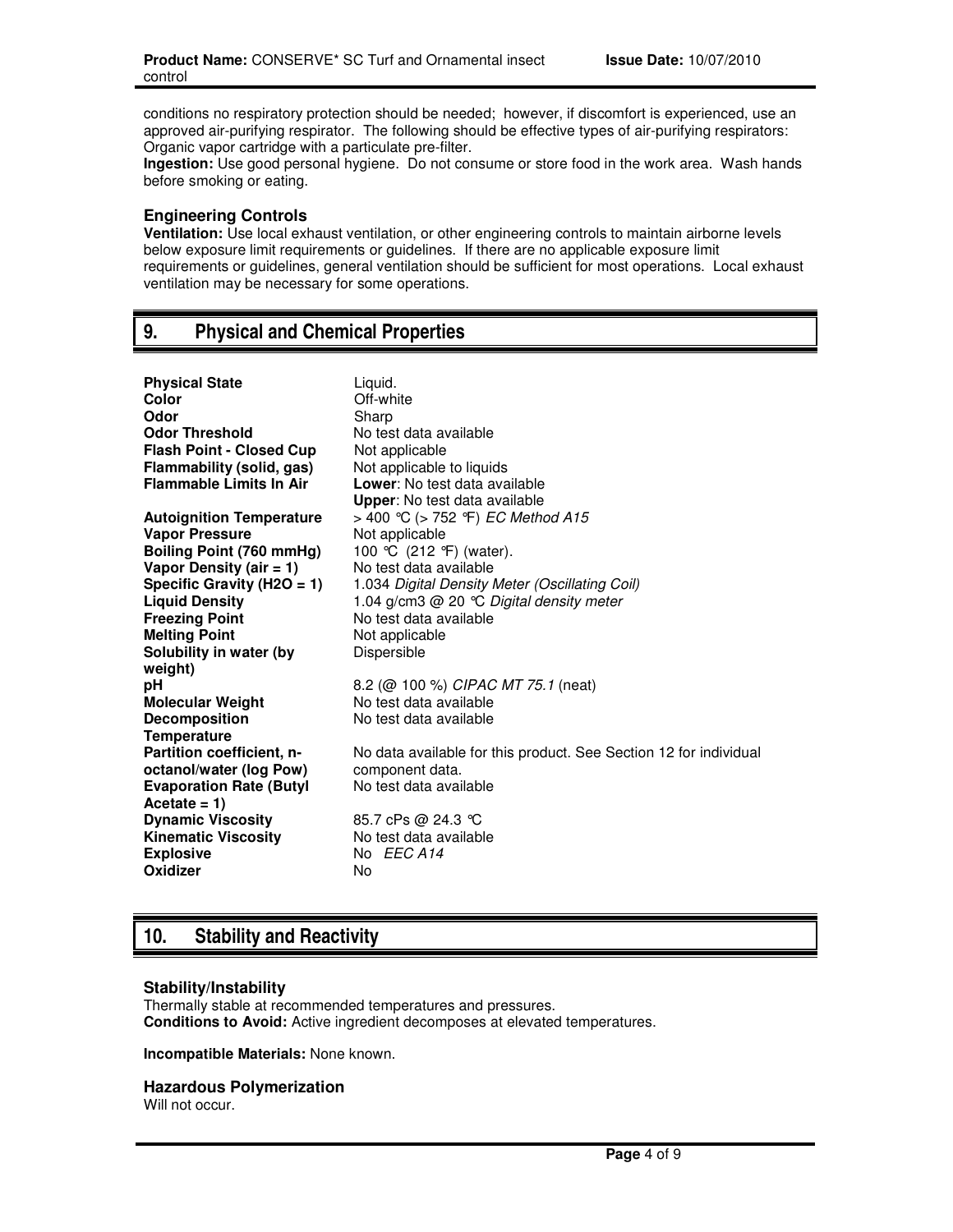### **Thermal Decomposition**

Decomposition products depend upon temperature, air supply and the presence of other materials. Decomposition products can include and are not limited to: Carbon monoxide. Carbon dioxide. Nitrogen oxides.

## **11. Toxicological Information**

## **Acute Toxicity**

**Ingestion** 

As product: LD50, Rat, male and female  $> 5,000$  mg/kg **Dermal** 

As product: LD50, Rabbit > 5,000 mg/kg

#### **Inhalation**

As product: LC50, 4 h, Aerosol, Rat, male and female > 17.02 mg/l

### **Eye damage/eye irritation**

May cause pain disproportionate to the level of irritation to eye tissues. May cause slight temporary eye irritation. Corneal injury is unlikely.

#### **Skin corrosion/irritation**

Brief contact is essentially nonirritating to skin.

#### **Sensitization**

**Skin** 

Did not cause allergic skin reactions when tested in guinea pigs.

#### **Respiratory**

No relevant information found.

### **Repeated Dose Toxicity**

For the active ingredient(s): In animals, Spinosad has been shown to cause vacuolization of cells in various tissues. Dose levels producing these effects were many times higher than any dose levels expected from exposure due to use.

### **Chronic Toxicity and Carcinogenicity**

For the active ingredient(s): Did not cause cancer in laboratory animals.

### **Developmental Toxicity**

For the active ingredient(s): Did not cause birth defects or any other fetal effects in laboratory animals. **Reproductive Toxicity**

For the active ingredient(s): In laboratory animal studies, effects on reproduction have been seen only at doses that produced significant toxicity to the parent animals.

### **Genetic Toxicology**

For the active ingredient(s): In vitro genetic toxicity studies were negative. Animal genetic toxicity studies were negative.

## **12. Ecological Information**

### **ENVIRONMENTAL FATE**

### Data for Component: **Spinosad**

**Movement & Partitioning** 

Bioconcentration potential is low (BCF less than 100 or log Pow less than 3). Potential for mobility in soil is low (Koc between 500 and 2000). **Partition coefficient, soil organic carbon/water (Koc):** 701 Measured

**Bioconcentration Factor (BCF):** 33; fish; Measured

### **Persistence and Degradability**

Biodegradation under aerobic static laboratory conditions is high (BOD20 or BOD28/ThOD > 40%). Material is expected to biodegrade only very slowly (in the environment). Fails to pass OECD/EEC tests for ready biodegradability. **Stability in Water (1/2-life):**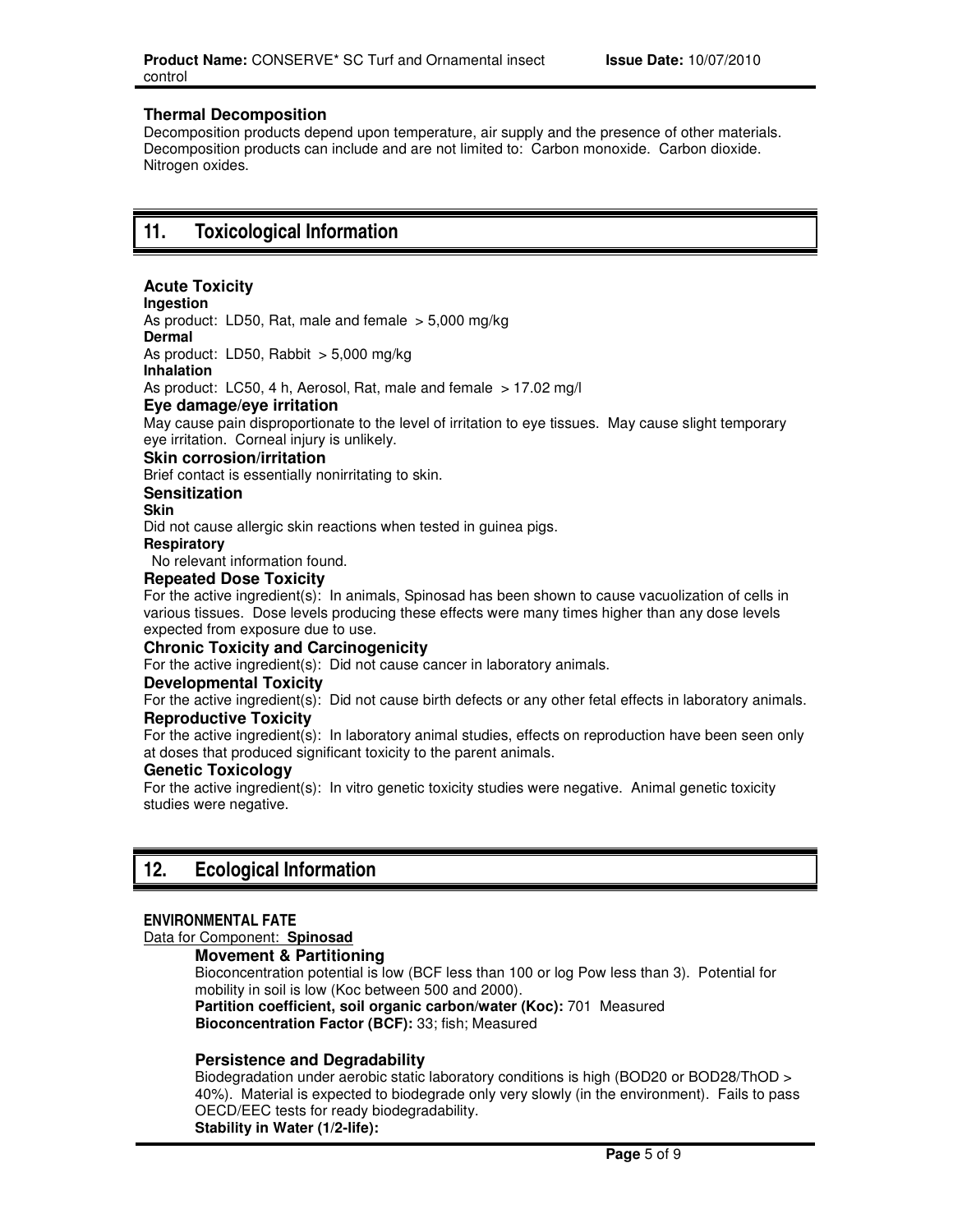| 200 - 259 d; pH 9<br>$0.84 - 0.96$ d; pH 7<br><b>OECD Biodegradation Tests:</b> |               |                      |                |
|---------------------------------------------------------------------------------|---------------|----------------------|----------------|
| <b>Biodegradation</b>                                                           |               | <b>Exposure Time</b> | <b>Method</b>  |
| 1 %                                                                             |               | 28 d                 | OECD 301B Test |
| Biological oxygen demand (BOD):                                                 |               |                      |                |
| <b>BOD 5</b>                                                                    | <b>BOD 10</b> | <b>BOD 20</b>        | <b>BOD 28</b>  |
| 66,000 %                                                                        | 68.000 %      | 76.000 %             | 77.000 %       |

### Data for Component: **Propylene glycol**

#### **Movement & Partitioning**

Bioconcentration potential is low (BCF less than 100 or log Pow less than 3). Potential for mobility in soil is very high (Koc between 0 and 50). Given its very low Henry's constant, volatilization from natural bodies of water or moist soil is not expected to be an important fate process.

**Henry's Law Constant (H):** 1.2E-08 atm\*m3/mole Measured **Partition coefficient, n-octanol/water (log Pow):** -0.92 Measured **Partition coefficient, soil organic carbon/water (Koc): < 1 Estimated.** 

### **Persistence and Degradability**

Material is readily biodegradable. Passes OECD test(s) for ready biodegradability. Biodegradation may occur under anaerobic conditions (in the absence of oxygen). **Indirect Photodegradation with OH Radicals**

| <b>Rate Constant</b>                   |               | <b>Atmospheric Half-life</b> | <b>Method</b>  |
|----------------------------------------|---------------|------------------------------|----------------|
| 1.28E-11 cm3/s                         |               | 10 h                         | Estimated.     |
| <b>OECD Biodegradation Tests:</b>      |               |                              |                |
| <b>Biodegradation</b>                  |               | <b>Exposure Time</b>         | <b>Method</b>  |
| 81%                                    |               | 28 d                         | OECD 301F Test |
| 96%                                    |               | 64 d                         | OECD 306 Test  |
| <b>Biological oxygen demand (BOD):</b> |               |                              |                |
| <b>BOD 5</b>                           | <b>BOD 10</b> | <b>BOD 20</b>                | <b>BOD 28</b>  |
| 69.000 %                               | 70.000 %      | 86.000 %                     |                |

**Chemical Oxygen Demand:** 1.53 mg/mg

**Theoretical Oxygen Demand:** 1.68 mg/mg

### **ECOTOXICITY**

#### Data for Component: **Spinosad**

Material is highly toxic to aquatic organisms on an acute basis (LC50/EC50 between 0.1 and 1 mg/L in the most sensitive species tested). Material is practically non-toxic to birds on an acute basis (LD50 > 2000 mg/kg). Material is practically non-toxic to birds on a dietary basis  $($ LC50  $>$  5000 ppm $).$ 

### **Fish Acute & Prolonged Toxicity**

LC50, common carp (Cyprinus carpio), 96 h: 3.49 - 4.99 mg/l **Aquatic Invertebrate Acute Toxicity**  EC50, water flea Daphnia magna, 48 h, immobilization: 14 mg/l EC50, eastern oyster (Crassostrea virginica), shell growth inhibition: 0.295 mg/l **Aquatic Plant Toxicity**  EbC50, diatom Navicula sp., biomass growth inhibition, 5 d: 0.107 mg/l **Toxicity to Above Ground Organisms**  oral LD50, bobwhite (Colinus virginianus): > 2,000 mg/kg: > 2000 mg/kg bodyweight. oral LD50, Honey bee (Apis mellifera): 0.06 micrograms/bee contact LD50, Honey bee (Apis mellifera): 0.05 micrograms/bee **Toxicity to Soil Dwelling Organisms**  LC50, Earthworm Eisenia foetida, adult, 14 d: > 970 mg/kg Data for Component: **Propylene glycol**

Material is practically non-toxic to aquatic organisms on an acute basis (LC50/EC50/EL50/LL50 >100 mg/L in the most sensitive species tested).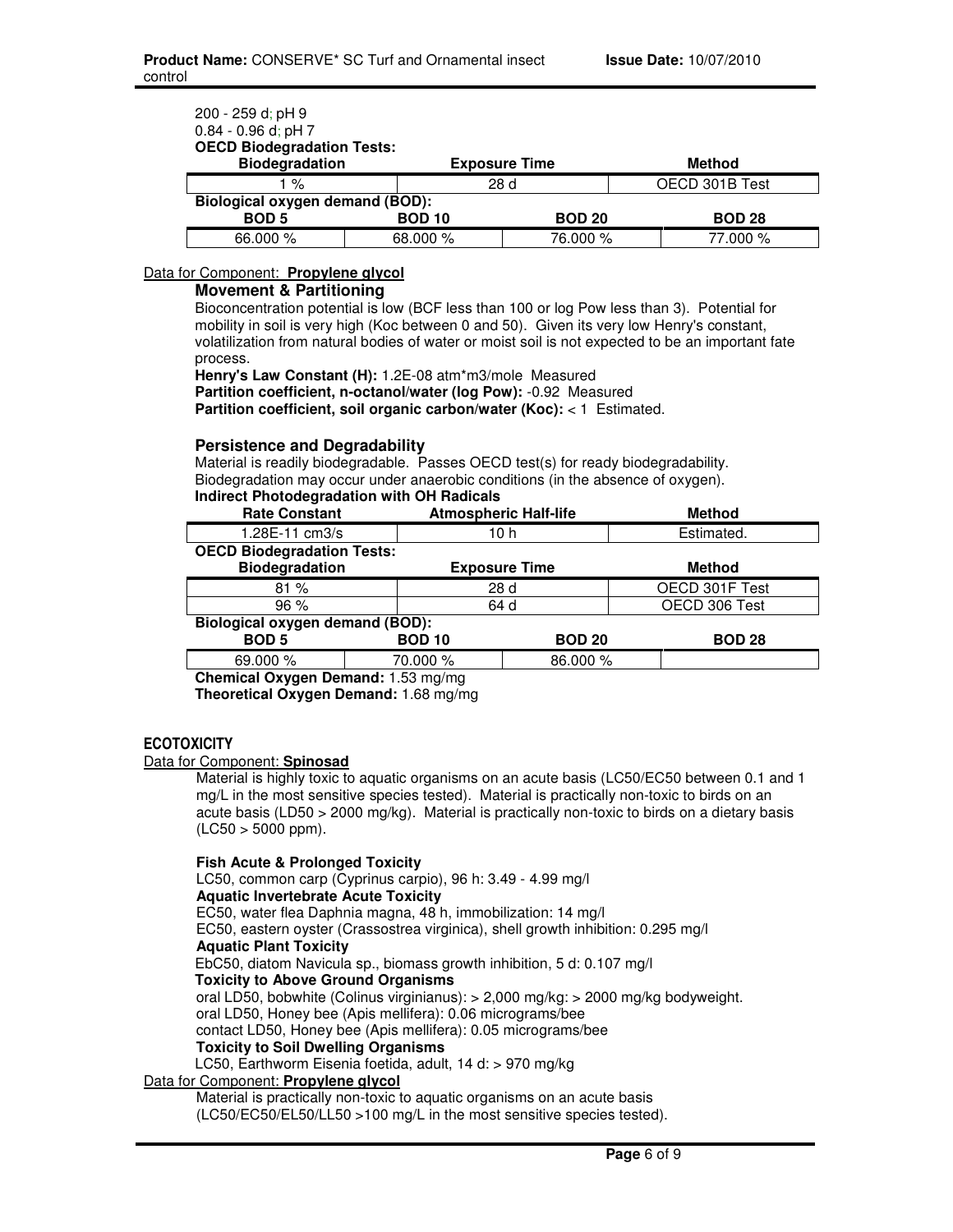**Fish Acute & Prolonged Toxicity**  LC50, rainbow trout (Oncorhynchus mykiss), static, 96 h: 44,000 - 51,600 mg/l **Aquatic Invertebrate Acute Toxicity**  EC50, water flea Daphnia magna, 48 h, immobilization: 4,850 - 34,000 mg/l **Aquatic Plant Toxicity**  EbC50, green alga Pseudokirchneriella subcapitata (formerly known as Selenastrum capricornutum), biomass growth inhibition, 96 h: 19,000 mg/l **Toxicity to Micro-organisms**  EC50; bacteria, 16 h: 26,000 mg/l EC50, OECD 209 Test; activated sludge, 3 h: > 1,000 mg/l

# **13. Disposal Considerations**

If wastes and/or containers cannot be disposed of according to the product label directions, disposal of this material must be in accordance with your local or area regulatory authorities. This information presented below only applies to the material as supplied. The identification based on characteristic(s) or listing may not apply if the material has been used or otherwise contaminated. It is the responsibility of the waste generator to determine the toxicity and physical properties of the material generated to determine the proper waste identification and disposal methods in compliance with applicable regulations. If the material as supplied becomes a waste, follow all applicable regional, national and local laws.

## **14. Transport Information**

**DOT Non-Bulk** NOT REGULATED

**DOT Bulk** NOT REGULATED

### **IMDG**

**Proper Shipping Name:** ENVIRONMENTALLY HAZARDOUS SUBSTANCE, LIQUID, N.O.S. **Technical Name:** Spinosad **Hazard Class:** 9 **ID Number:** UN3082 **Packing Group:** PG III **EMS Number:** F-A,S-F **Marine pollutant.: Yes**

**ICAO/IATA**

**Proper Shipping Name:** ENVIRONMENTALLY HAZARDOUS SUBSTANCE, LIQUID, N.O.S. **Technical Name:** Spinosad **Hazard Class:** 9 **ID Number:** UN3082 **Packing Group:** PG III **Cargo Packing Instruction:** 914 **Passenger Packing Instruction:** 914 **Additional Information**

MARINE POLLUTANT

Spinosad

This information is not intended to convey all specific regulatory or operational requirements/information relating to this product. Additional transportation system information can be obtained through an authorized sales or customer service representative. It is the responsibility of the transporting organization to follow all applicable laws, regulations and rules relating to the transportation of the material.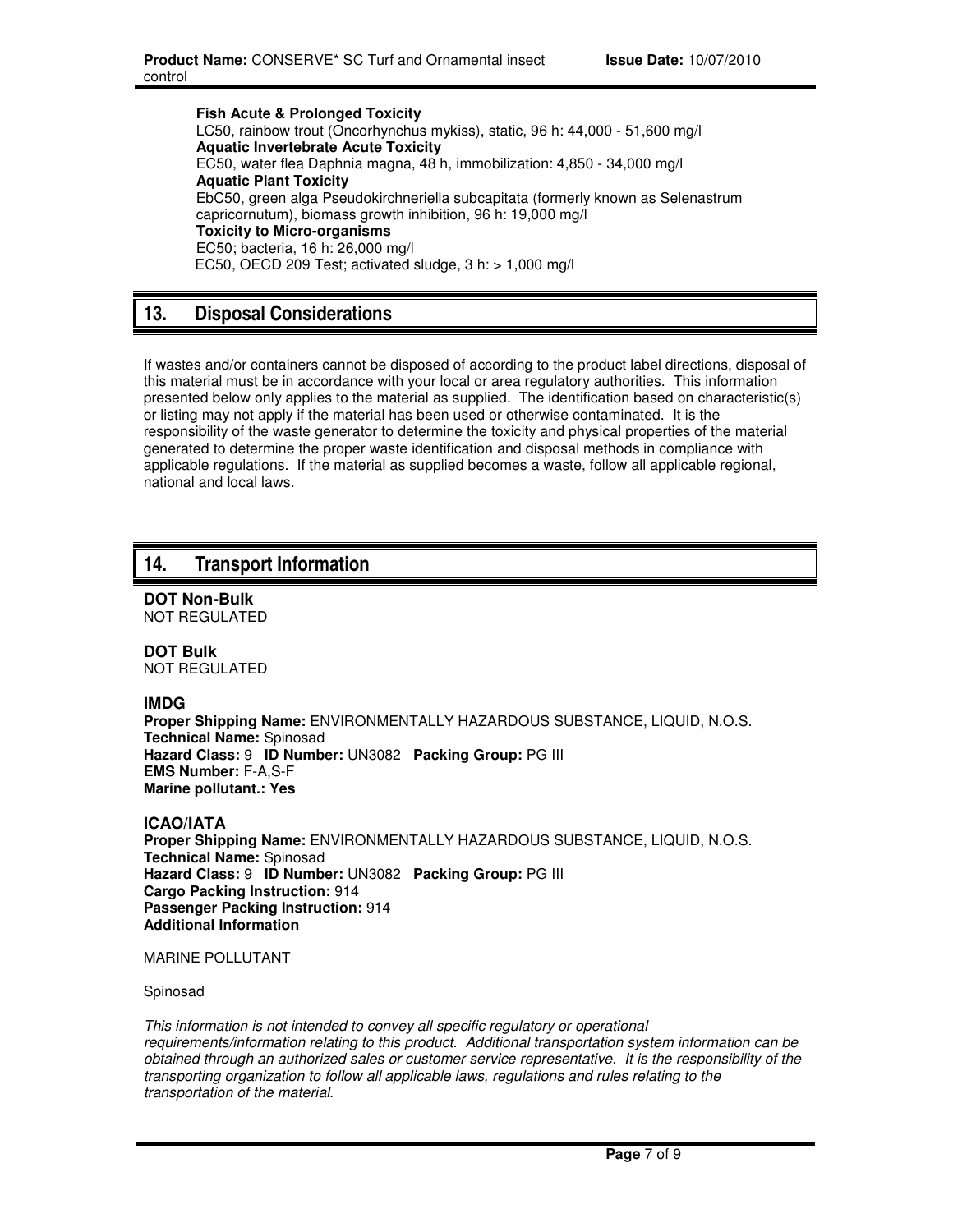## **15. Regulatory Information**

#### **OSHA Hazard Communication Standard**

This product is a "Hazardous Chemical" as defined by the OSHA Hazard Communication Standard, 29 CFR 1910.1200.

### **Superfund Amendments and Reauthorization Act of 1986 Title III (Emergency Planning and Community Right-to-Know Act of 1986) Sections 311 and 312**

| Immediate (Acute) Health Hazard          | Yes |
|------------------------------------------|-----|
| <b>Delayed (Chronic) Health Hazard</b>   | N٥  |
| <b>Fire Hazard</b>                       | N٥  |
| <b>Reactive Hazard</b>                   | N٥  |
| <b>Sudden Release of Pressure Hazard</b> | N٥  |

#### **Superfund Amendments and Reauthorization Act of 1986 Title III (Emergency Planning and Community Right-to-Know Act of 1986) Section 313**

To the best of our knowledge, this product does not contain chemicals at levels which require reporting under this statute.

#### **Pennsylvania (Worker and Community Right-To-Know Act): Pennsylvania Hazardous Substances List and/or Pennsylvania Environmental Hazardous Substance List:**

The following product components are cited in the Pennsylvania Hazardous Substance List and/or the Pennsylvania Environmental Substance List, and are present at levels which require reporting.

| Component        | CAS#          | Amount |
|------------------|---------------|--------|
| Propylene glycol | $57 - 55 - 6$ | 4.5%   |

#### **Pennsylvania (Worker and Community Right-To-Know Act): Pennsylvania Special Hazardous Substances List:**

To the best of our knowledge, this product does not contain chemicals at levels which require reporting under this statute.

#### **Comprehensive Environmental Response, Compensation, and Liability Act of 1980 (CERCLA) Section 103**

To the best of our knowledge, this product does not contain chemicals at levels which require reporting under this statute.

### **California Proposition 65 (Safe Drinking Water and Toxic Enforcement Act of 1986)**

This product contains no listed substances known to the State of California to cause cancer, birth defects or other reproductive harm, at levels which would require a warning under the statute.

### **Toxic Substances Control Act (TSCA)**

All components of this product are on the TSCA Inventory or are exempt from TSCA Inventory requirements under 40 CFR 720.30

## **16. Other Information**

| <b>Hazard Rating System</b> |               |             |            |
|-----------------------------|---------------|-------------|------------|
| <b>NFPA</b>                 | <b>Health</b> | <b>Fire</b> | Reactivity |
|                             |               |             |            |

**Revision**

Identification Number: 57403 / 1016 / Issue Date 10/07/2010 / Version: 7.0